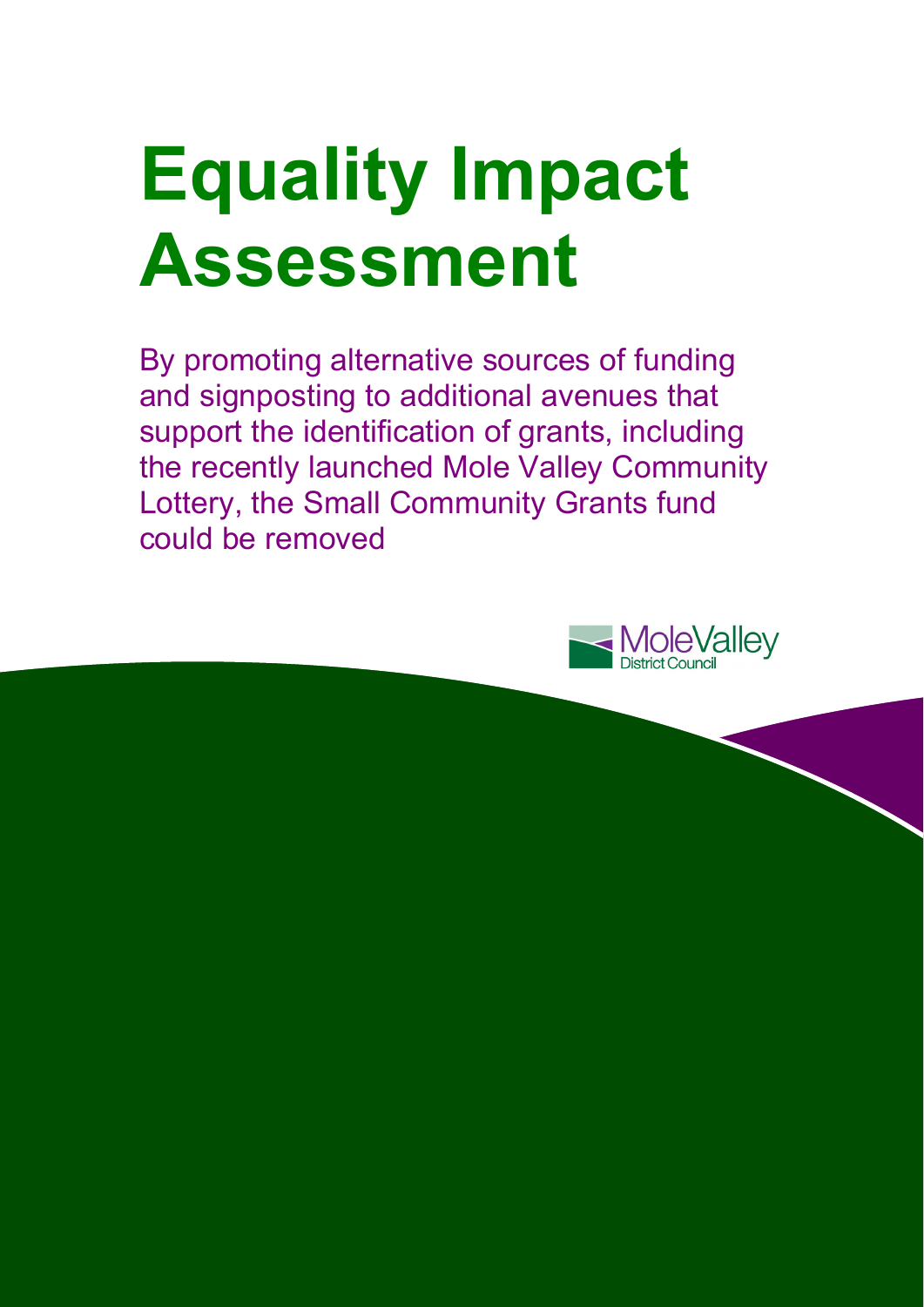#### **Section 1: Introduction and background**

| What is being assessed?          | Removal of funding for Small Community       |  |  |
|----------------------------------|----------------------------------------------|--|--|
|                                  | Grants                                       |  |  |
| <b>Business unit</b>             | <b>Community Wellbeing</b>                   |  |  |
| Job title of assessor            | <b>Executive Head of Service - Community</b> |  |  |
| <b>Strategic Management Lead</b> | <b>Executive Head of Service - Community</b> |  |  |
| Date of assessment               | November 2021                                |  |  |
| Is this a new or existing        | Existing                                     |  |  |
| function or policy?              |                                              |  |  |

#### **Description of the function or policy, including:**

- **The aims and scope**
- **The main beneficiaries or users**
- **The main equality issues and barriers, and the protected characteristics**<sup>1</sup> **they relate to (not all assessments will encounter issues relating to every protected characteristic)**

By promoting alternative sources of funding and signposting to additional avenues that support the identification of grants, including the recently launched Mole Valley Community Lottery, the Small Community Grants fund could be removed

#### **Background**

In 2017, MVDC established a Small Community Grant fund supporting local community and voluntary groups with grants of up to £5k for one-off project funding. This fund has seen applications for a wide range of initiatives that have included sports and wellbeing activities, children's playgroups and befriending projects. Whilst the fund has grown from £18,500 in the first year, there has been £48,500 available annually since 2019/20. £131,000 has been awarded across those first 4 years. On average over the 4 years, £33,000 has been awarded each year. The scheme is promoted by ourselves and by our partners in the voluntary sector. Across this period, 48 awards have been made in total from the fund.

MVDC is proposing the removal of funding for small community grants.

There are a number of other funding sources available to community groups, MVDC promote these on the main corporate website and via Central Surrey Voluntary Action (CSVA), whom MVDC directly core fund. CSVA provide advice and guidance to the same local groups seeking funding. MVDC has also recently set up a Community Lottery which provides a way for community groups to raise money.

Impact on protected characteristics

l

The protected characteristics are age, sex, disability, pregnancy and maternity, race and ethnicity, religion and belief, gender reassignment, sexual orientation, and marriage and civil partnership (Source: Equality Act 2010)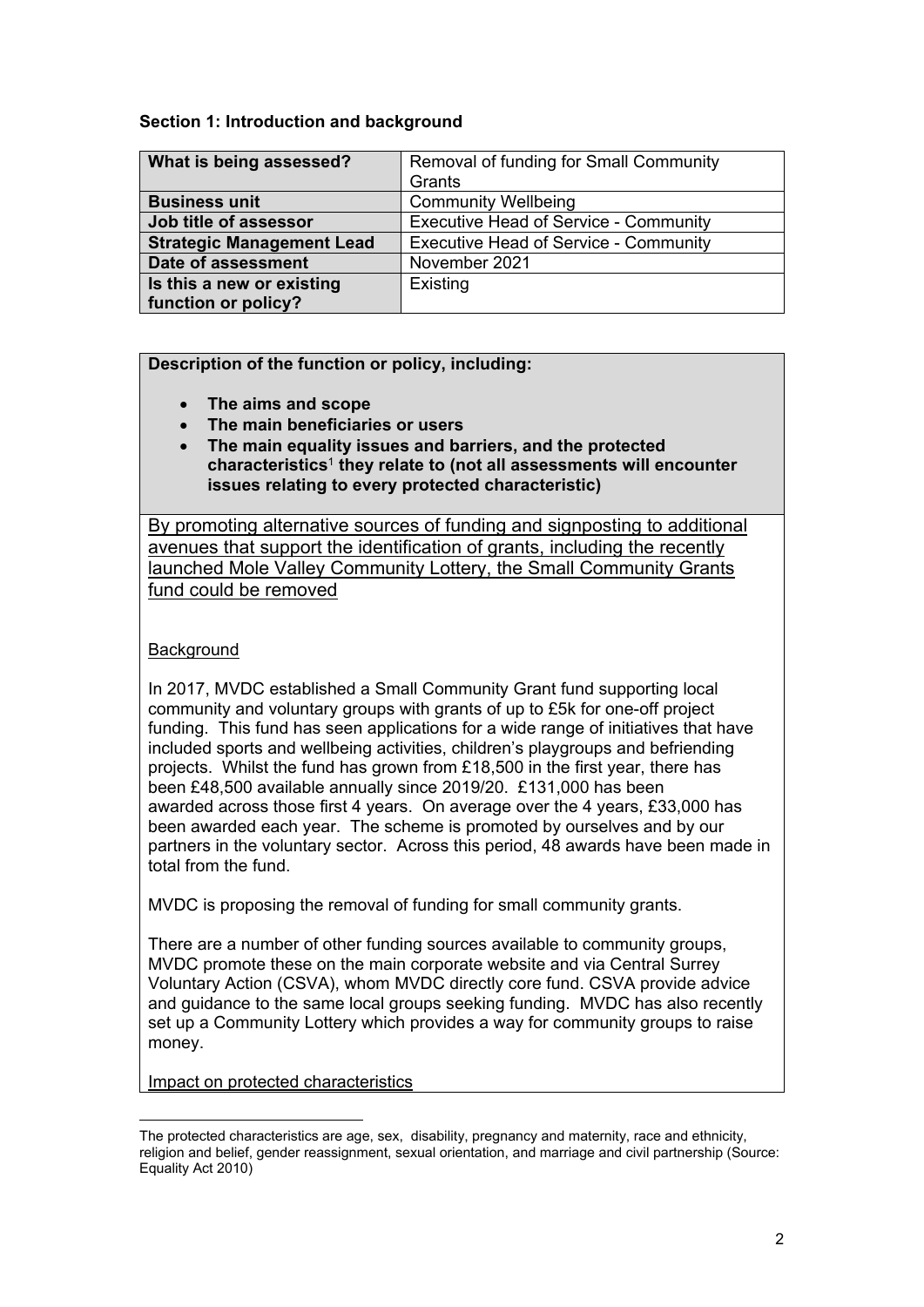The main beneficiaries of this grant funding have been organisations that support the following protected groups:

- Age
- **Disability**
- **Carers**

On this basis it is expected that these groups could be negatively impacted by the removal of this grant funding. However, it is worth noting that these grants cannot be awarded to the same organisation for the same purpose more than once.

Given that other sources of funding are available and that, in the past, not all of the grant funding has been allocated (in 20/21, £34,000 of the £48,500 was paid out to 13 applicants) it is expected that any negative impacts to people with protected characteristics will be minimal.

No positive impacts have been identified in this assessment.

#### **Description of how the function or policy fits into the Council's Corporate Priorities or other local, regional or national plans and priorities**

#### Council Strategy 2019-2024

The provision of grants to community and voluntary sectors has contributed to the priority of Community Wellbeing by supporting the specific actions to:

- Promote opportunities for residents of all ages to live safe, healthy and fulfilling lives
- Foster community spirit, encouraging individuals, families and communities to support each other especially in times of particular need
- Promote opportunities for people with special needs

The proposed removal of this funding will contribute to the delivery of the following guiding principles in the Council Strategy:

- Living within our means: Be mindful of current and future costs in our approach to delivering and developing services.
- Acting sustainably: Meeting the needs of the present without compromising future generations requires responsible decision making and innovation.

#### Medium Term Financial Strategy 2022/23 (to 2024/25)

The proposed removal of this funding will also enable MVDC to deliver against the Financial Objective in the Medium Term Financial Strategy: "To ensure a balanced budget, without any budgeted use of reserves to support underlying spending, from April 2022, in order to: ensure the ongoing financial sustainability of MVDC; protect services to Mole Valley residents, communities and businesses; and recognise the needs of Council Tax payers."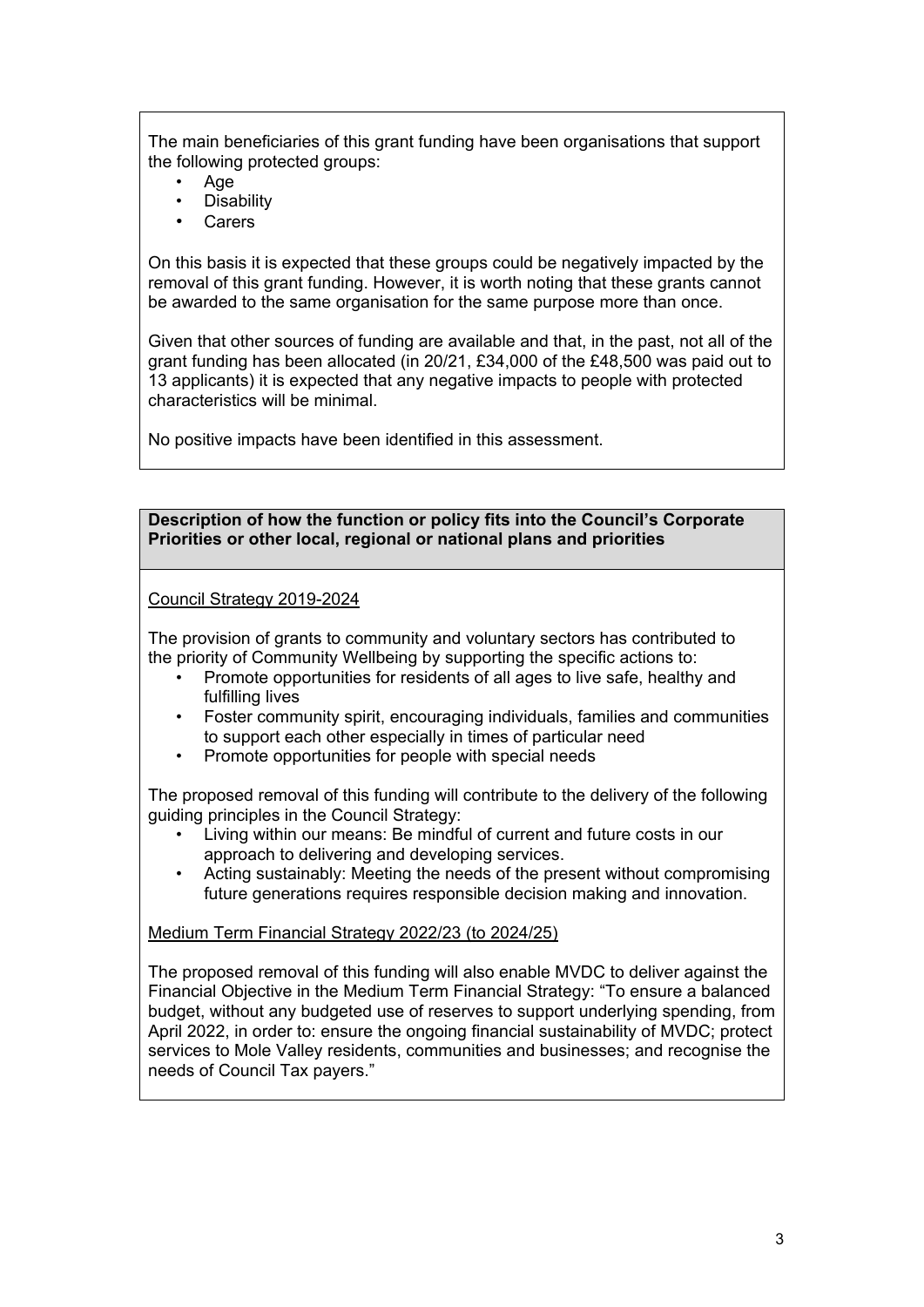#### **Section 2: Analysis and assessment**

**Indicate for each protected characteristic whether there may be a positive**  impact, negative impact, a mixture of both or no impact  $-$  using a tick  $\Box$  in the **appropriate columns** 

| <b>Protected</b><br>characteristics | <b>Positive</b> | <b>Negative</b> | <b>No</b><br>impact | <b>Reason</b>                                                                                  |  |
|-------------------------------------|-----------------|-----------------|---------------------|------------------------------------------------------------------------------------------------|--|
| Age                                 |                 | ✓               |                     | 12 grants have provided<br>support to pre-school and<br>school age children or older<br>people |  |
| <b>Sex</b>                          |                 |                 |                     |                                                                                                |  |
| <b>Disability</b>                   |                 | ✓               |                     | 9 grants have been awarded<br>for projects for people with<br>disabilities                     |  |
| Pregnancy and<br>maternity          |                 |                 | ✓                   |                                                                                                |  |
| Race and ethnicity                  |                 |                 | $\checkmark$        |                                                                                                |  |
| Religion and belief                 |                 |                 | $\checkmark$        |                                                                                                |  |
| Gender<br>reassignment              |                 |                 |                     |                                                                                                |  |
| Sexual orientation                  |                 |                 | $\checkmark$        |                                                                                                |  |
| Marriage and civil<br>partnership   |                 |                 |                     |                                                                                                |  |
| Other aspects to<br>consider        | <b>Positive</b> | <b>Negative</b> | <b>No</b><br>impact | <b>Reason</b>                                                                                  |  |
| Carers                              |                 |                 |                     | 2 grants have been awarded<br>for projects specifically for<br>carers                          |  |
| Rural/urban                         |                 |                 | ✓                   |                                                                                                |  |
| access issues                       |                 |                 |                     |                                                                                                |  |
| HR issues (how                      |                 |                 | ✓                   |                                                                                                |  |
| will staff with                     |                 |                 |                     |                                                                                                |  |
| protected                           |                 |                 |                     |                                                                                                |  |
| characteristics be<br>affected?)    |                 |                 |                     |                                                                                                |  |

### **What can be done to reduce the effects of any negative impacts?**

Where negative impact cannot be completely diminished, can this be justified, and is it lawful?

There are a number of other funding sources available to community groups, MVDC promote these on the main corporate website and via Central Surrey Voluntary Action (CSVA), whom MVDC directly core fund. CSVA provide advice and guidance to the same local groups seeking funding. MVDC has also recently set up a Community Lottery which provides a way for community groups to raise money.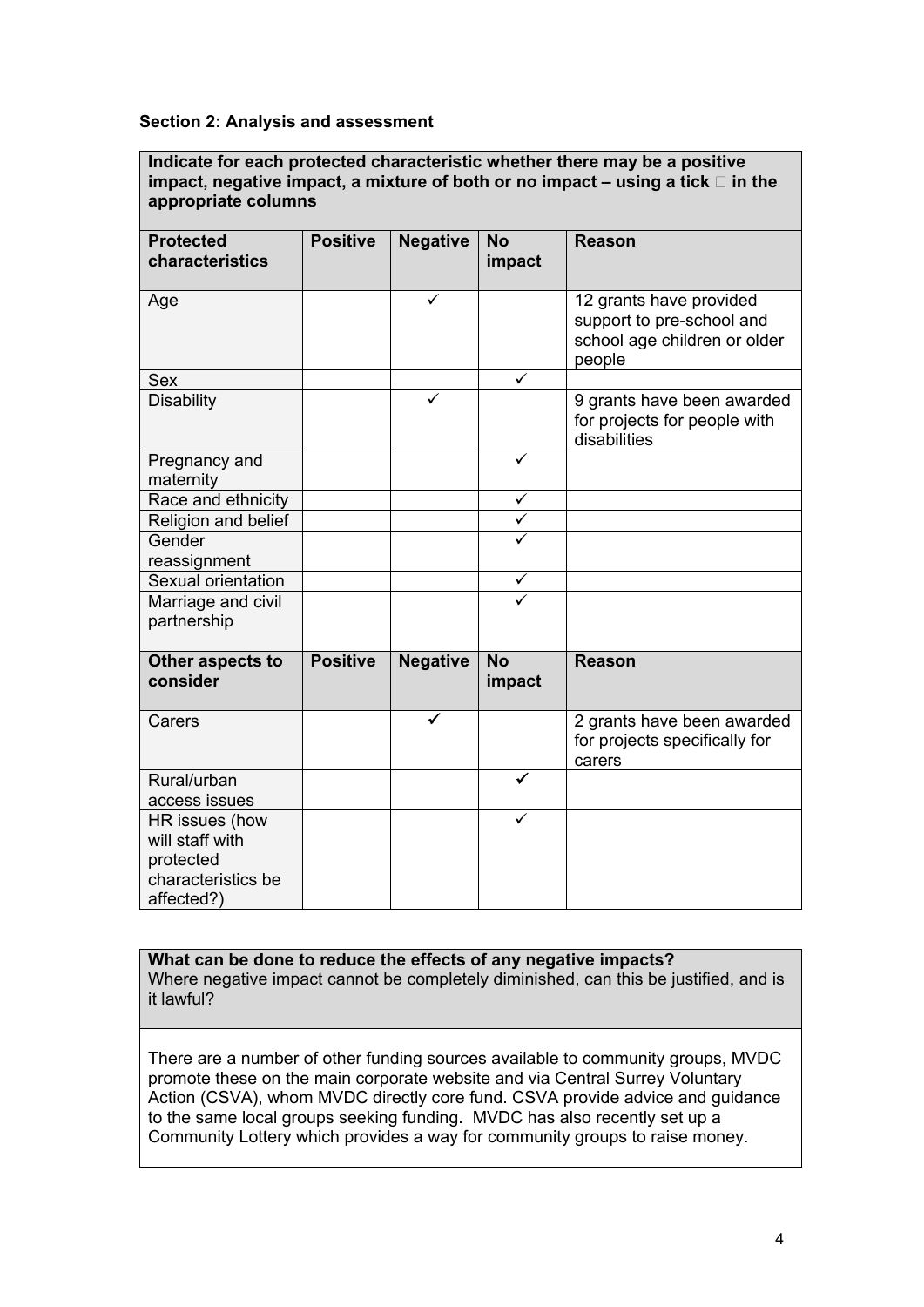**Where there are positive impacts, what changes have been or will be made?**  Who are the beneficiaries? How have they benefited?

Not applicable.

#### **Section 3: Evidence gathering and fact-finding**

## **What evidence is available to support your views above?**

Please include:

- A summary of the available evidence
- Identification of where there are gaps in the evidence (this may identify a need for more evidence in the action plan)
- What information is currently captured with respect to usage and take up of services.
- What the current situation is in relation to equality and diversity monitoring (where relevant)

The fund was established in 2017 and £131,000 has been awarded across those first 4 years. On average over the 4 years, £33,000 has been awarded each year. Across this period, 48 awards have been made in total from the fund.

Of the 48 awards granted, 12 have provided support to pre-school and school age children or older people. 9 for projects for people with disabilities and 2 for carers specific projects.

With regards to usage and take up of the grant funding, not all of the grant funding has been allocated in previous years, for example in 20/21, £34,000 of the available £48,500 was paid out to 13 applicants.

**How have stakeholders been involved in this assessment?**  Who are they, and what is their view?

Central Surrey Voluntary Action (CSVA) will be consulted as part of this assessment at the start of 2022.

#### **Recommendations**

Summary of the main recommendations (if any) arising from the assessment

There are no recommendations arising as a result of this assessment.

#### **Section 4: Action Plan**

Actions needed to implement the EqIA recommendations (if any)